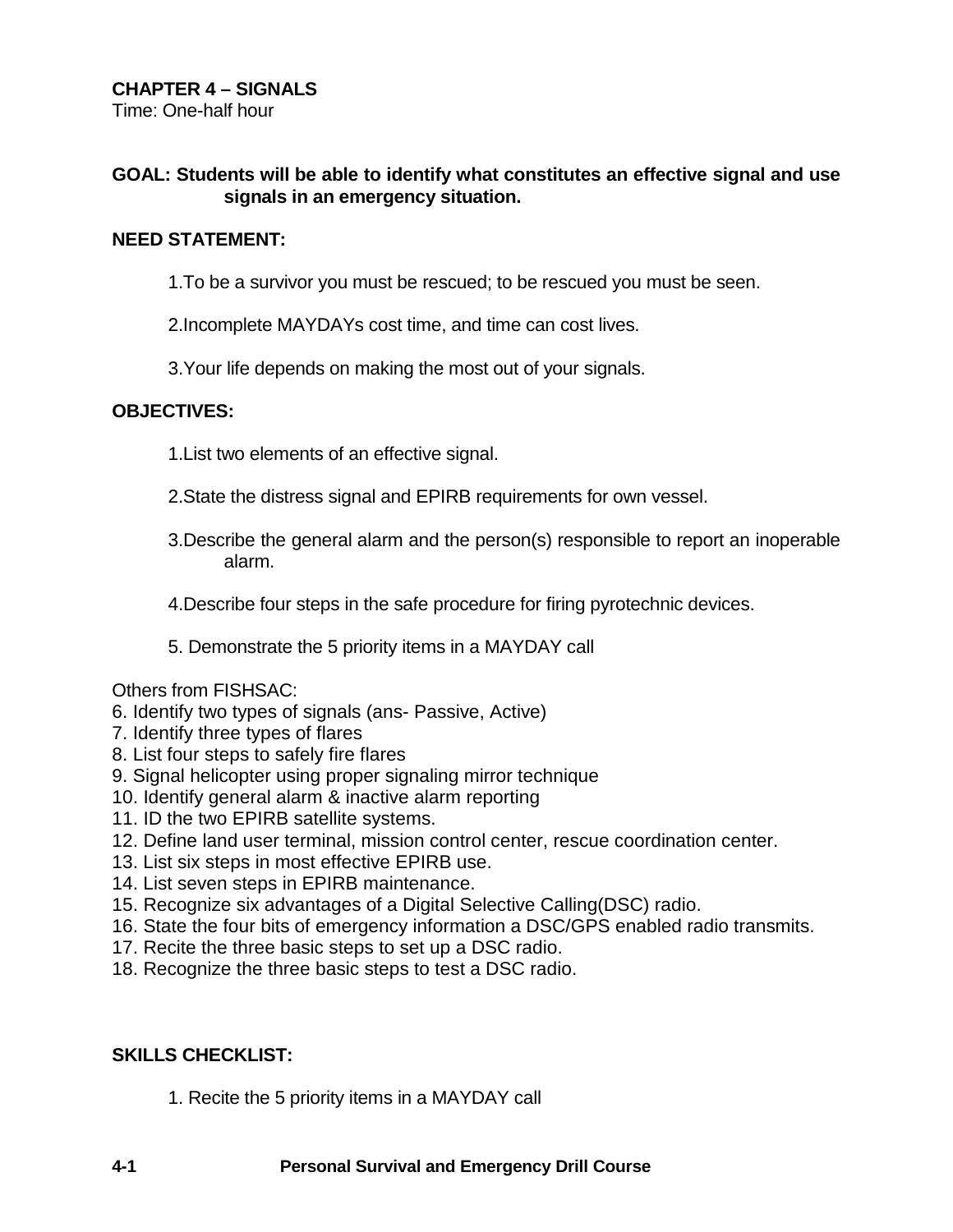- 2. List three elements of an effective signal
- 3. Demonstrate EPIRB test & activation (if dummy EPIRB) switch.
- 4.Identify standard alarm signals for fire and emergency, person overboard, and abandon ship.

#### **EQUIPMENT NEEDED:**

Handheld flares (dummy)

Parachute flares (dummy)

Smoke signals (dummy)

Dummy VHF radio or mics

Category 1, 406 EPIRB

Personal Locator Beacon (PLB)

Pocket Mirrors

Sample emergency instructions and station bills. Variety of signaling devices: mirrors, lights, etc.

## **TEACHING TIPS:**

- \*The more people do, the more they will remember. Don't be afraid to try new ways to get students involved with instruction.
- \*The information in this, and other units will have the most relevance and impact if you can illustrate your points with local examples. Keep a newspaper clipping file on marine incidents and talk with local fisherman and Coast Guard to find examples.
- \*Signal devices can be obtained from local retailers, and life raft repack stations.
- \*If you have unusable immersion suits, cut off the arms and have students "suit up" (to their armpits) and try to light flares, or handle a radio or EPIRB/PLB.
- \*Reinforce that survival requires a systems approach. It's not just one piece of equipment that saves lives but how they all work together and with you.
- \*Pyrotechnics can be dangerous! Do not attempt a demonstration or practical unless you are experienced, have been trained in proper use, and are familiar with the ones you are using.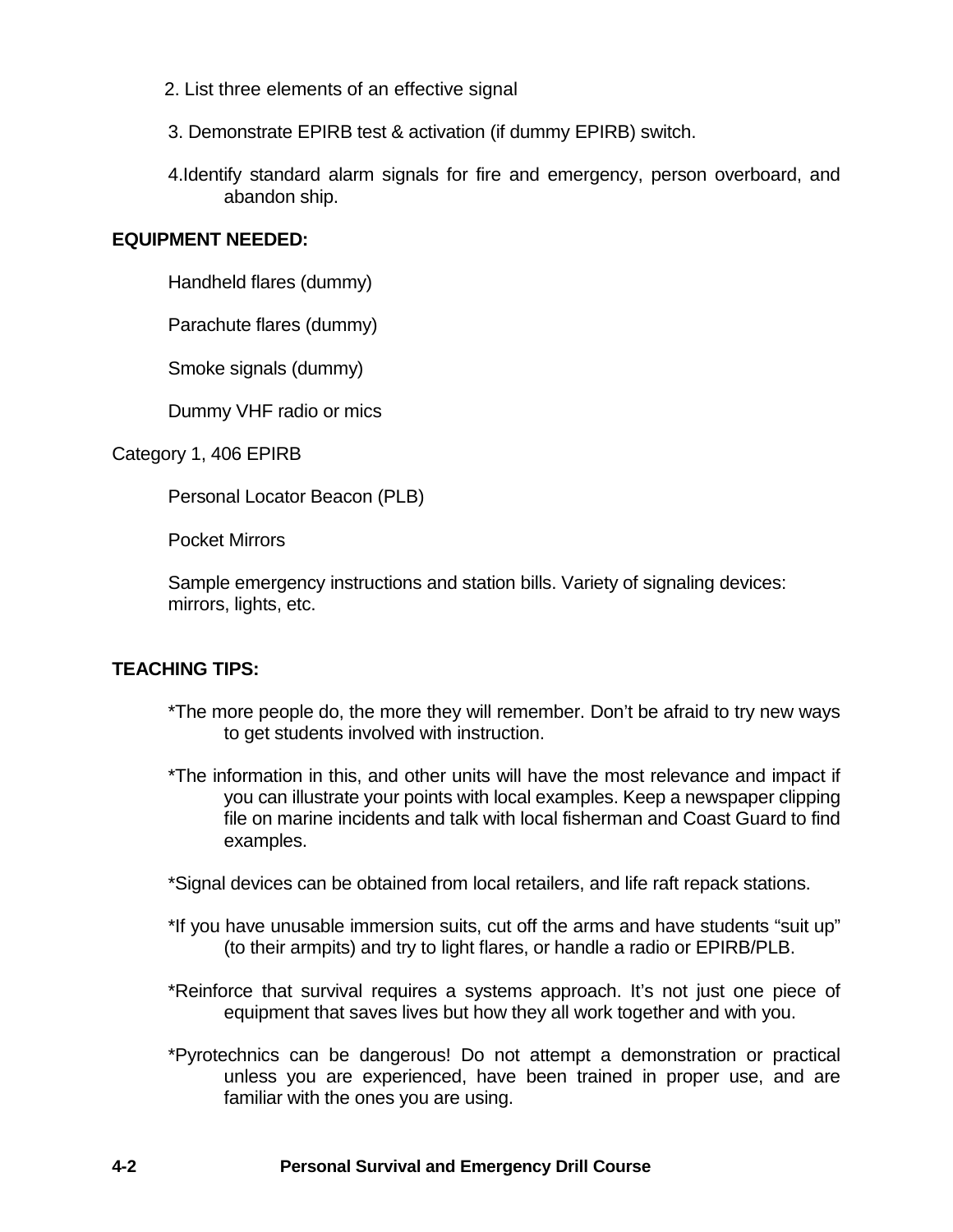\*Important to demonstrate how to activate an ACR EPIRB. (Up-Over-Down)

- \*An effective MAYDAY practice exercise can be done by distributing index cards containing emergency scenarios to each student. Students compose a proper MAYDAY and issue it over a handheld VHF (Switched off). This can be varied by giving students cards with incomplete information and asking the students to identify what is missing.
- \*OR have students pair up. One becomes the vessel in distress and gives a MAYDAY from an imagined (or experienced!) emergency including name of FV, # POB, position, description of FV, type of emergency, while the other person takes down information as USCG would. Then have pair debrief 5 main elements. Then switch roles.
- \*Ask students to pull out their personal survival kits. What have they included that could be used as a signal? What are its limitations? (Active, passive, cannot be used at night, etc.)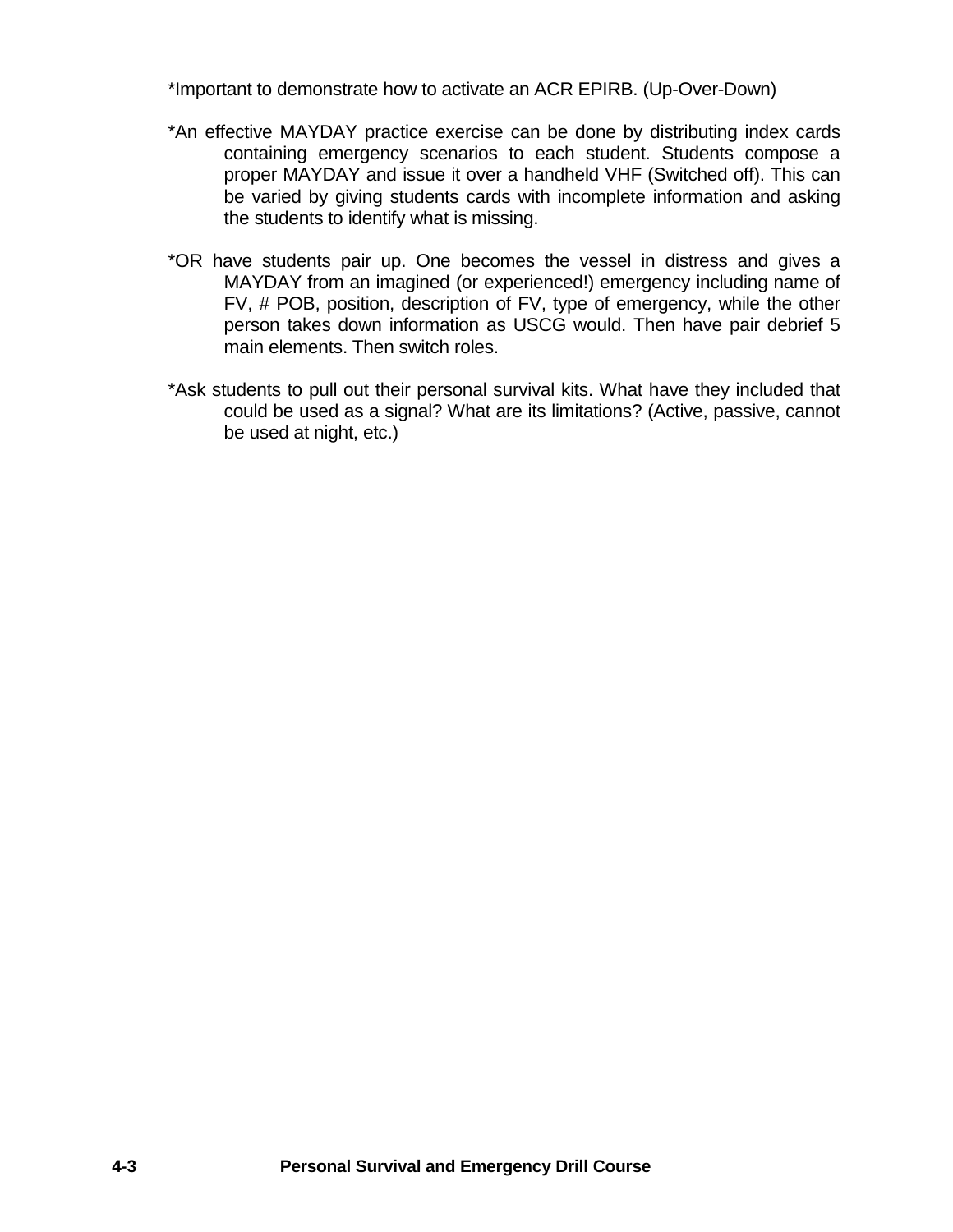### **INSTRUCTIONAL OUTLINE:**

#### **I. ELEMENTS OF AN EFFECTIVE VISUAL SIGNAL**

- A. Must attract attention.
	- 1. Bigger
	- 2. Brighter
	- 3. Different
- B. Must give a message that you need help.

#### **II.RADIO DISTRESS SIGNALS**

- A. General Considerations
	- 1. All personnel, especially those on watch, should know proper radio distress call procedures.
	- 2. Radio equipment should always be able to reach SAR resources::
		- a. Radio should have appropriate signal strength.
		- b. Radio must have an emergency source of electrical power. [CFR 28.245(i)]
- B. Radio Types and Emergency Channels
	- 1. VHF Channel 16. Range up to 40 miles. Handheld, 5-10 miles.
	- 2. CB depends on local SAR. Along with VHF operates line of sight.
	- 3 Cellular phone dial \*CG (in Alaska only)
		- a. never as primary marine emergency signal.
		- b. not universal coverage
		- c. other vessels can't hear you.
		- d. cannot "direction find" on cellular phone easily.
	- 4. SSB- channel 4125 or alternates 6215.0 and 8291.0.

## **4. Digital Select Calling (DCS) a. Where available.**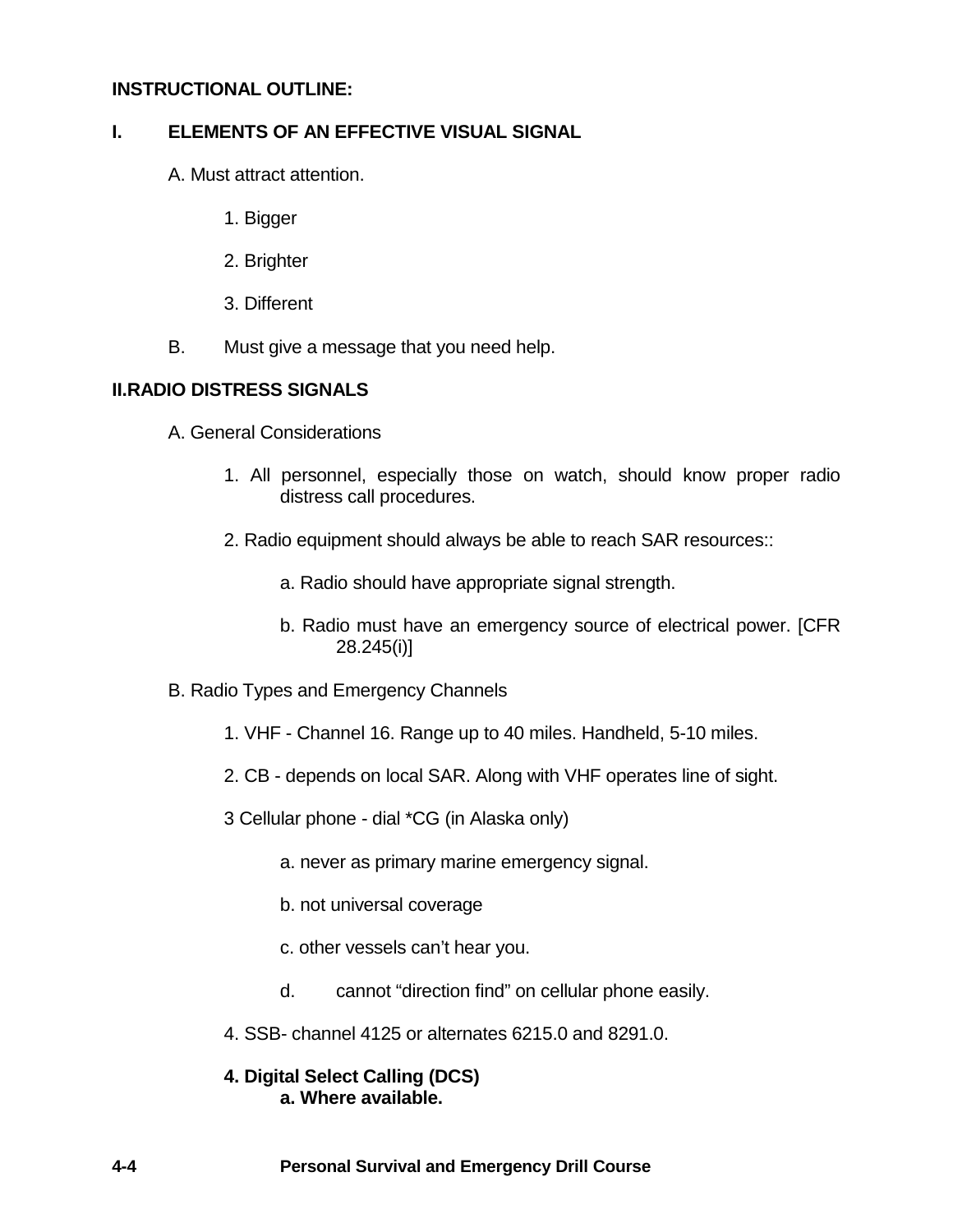## **b. Advantages:**

-Clearer transmission of emergency for longer VHF range.

-Faster response.

-Reports GPS position (if hooked up to GPS).

-Reduces coverage gaps.

-Secure channel to channel communications.

-If you have GPS plotter can pin point position.

# **c. Information provided by DSC:**

-Distress message.

-Lat/Long.

-Vessel description.

-POB capacity of vessel.

# **d. Basic steps to set up DSC:**

-Obtain MMSI number-enter # into radio.

-VHF to GPS connection.

-Read and follow owner's manual.

## **e. How to test DSC:**

-Don't use distress button as test.

-Call another DSC VHF radio.

-You must know the MMSI number of another user.

# **III.TYPES OF EMERGENCY BROADCAST**

A. SECURITE - lowest urgency; calls attention to weather, navigation hazards.

- B. PAN calling station has an urgent message to transmit.
- C. MAYDAY highest urgency; immediate life threatening danger.

# 1.MAYDAY, MAYDAY, MAYDAY

2.Vessel's name /call sign three times.

3.Location: latitude/longitude and geographic reference if possible.

- a. If geographic reference, use names on charts so rescuers can locate you.
- 4. Nature of the distress (fire, grounding, medical emergency, etc.)

5. Number of persons on board.

## AND IF TIME ALLOWS ADD:

6. Amount and type of survival gear on board (immersion suits, EPIRBs, liferaft, etc.)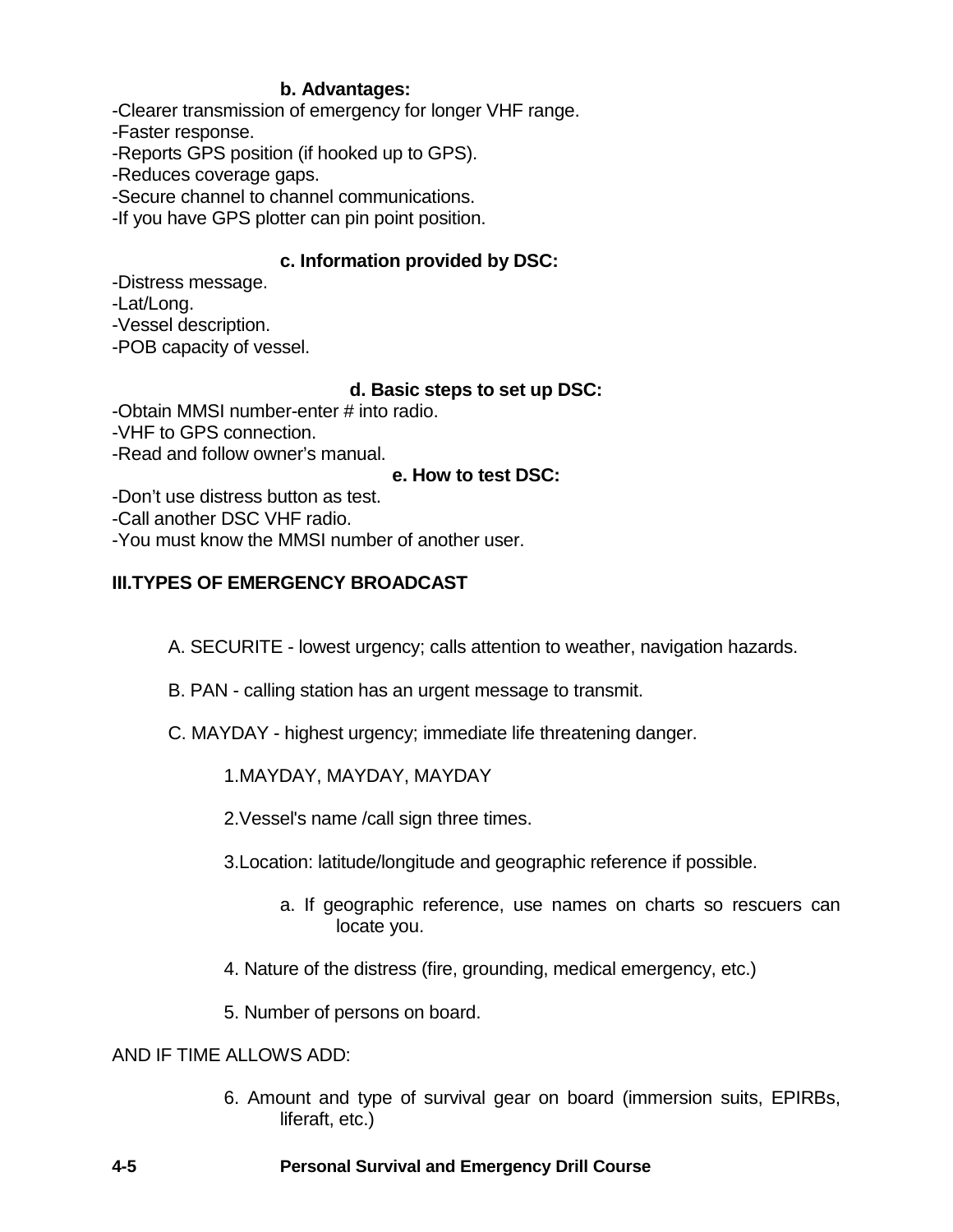- 7. Vessel description (length, type, color).
- 8. Listen for response. If none, repeat the message until it is acknowledged or you are forced to abandon ship.
- 9. If abandoning vessel, state "abandoning vessel" and last known position.
- D. Receiving MAYDAY (if unanswered by USCG)
	- 1. You must answer and log details
	- 2. Advise vessel in distress what assistance you can offer.
	- 3. Contact the Coast Guard to ensure they received the call.

#### E. MAYDAY Relay

- 1. Acquire information from vessel in distress if no one answers MAYDAY
	- a. YOUR name/call sign & location
	- b. Name and call sign of vessel in distress
	- c. Location of vessel in distress from MAYDAY
	- d. Nature of problem.
	- e. Number of persons on board.
	- f. Description of vessel.
	- g. Survival equipment onboard
	- h. Seaworthiness
- 2. Transmit MAYDAY relay:

## a.MAYDAY RELAY, MAYDAY RELAY, MAYDAY RELAY

- b. Your vessel name/call sign.
- c. Name/call sign of vessel in distress and position.
- d. Nature of the problem.
- e. Degree of assistance needed.
- f. Listen for acknowledgement.

#### **4-6 Personal Survival and Emergency Drill Course**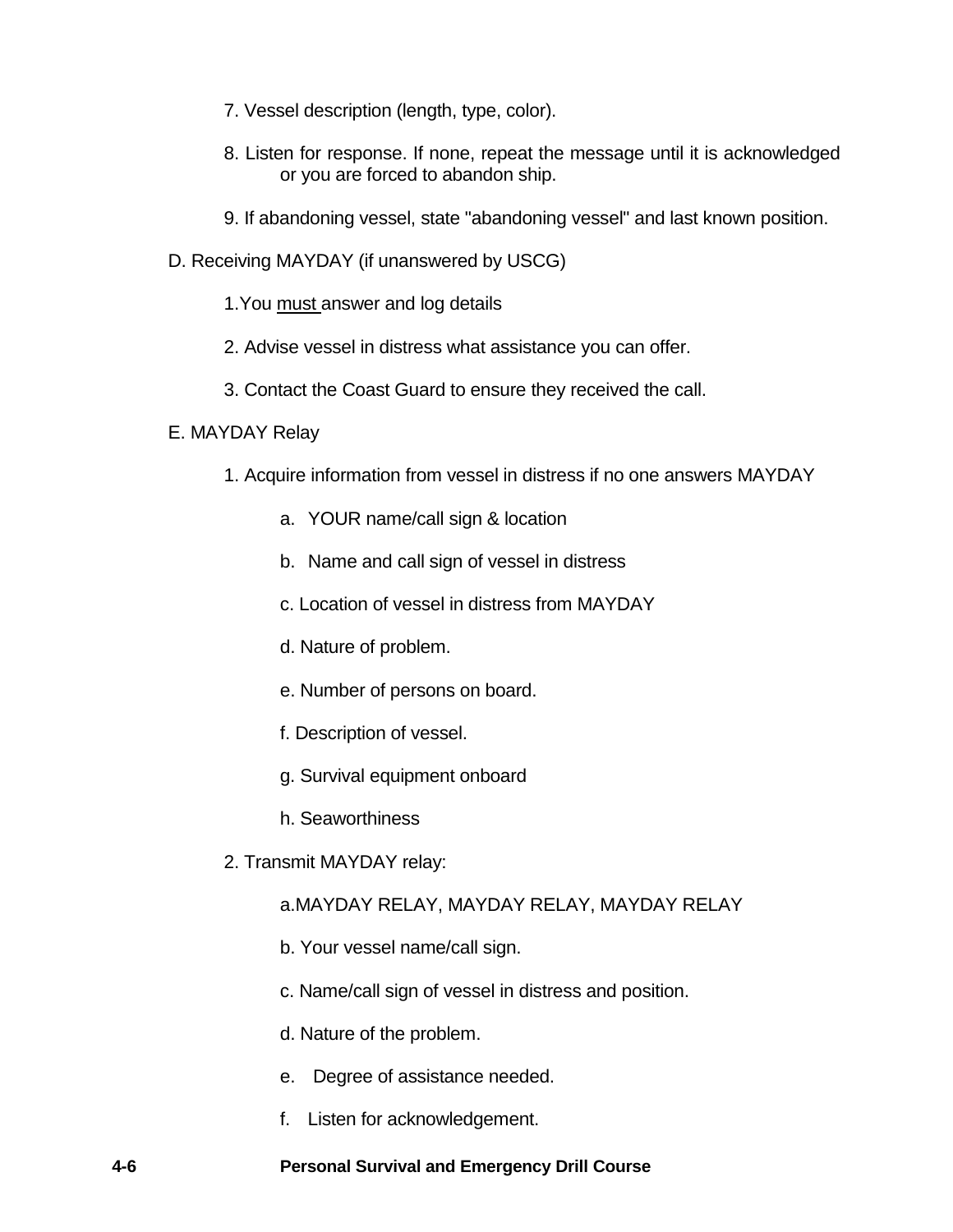- g. Transmit additional information.
- F. PRACTICE MAYDAYS in class.

# **IV. GENERAL ALARMS**

- A. A means of notifying all individuals on board of an emergency situation.
	- 1. Must be heard or seen in all accommodation or working spaces on board the vessel.
		- a. In work areas where background noise makes a general alarm difficult to hear, a flashing red light must be installed.
	- 2. Must be checked before each voyage and once a week while underway.
	- 3. Must be distinct from other alarms.
- 4. Other means of alerting all on board (loud hailer, P.A.) may be used in lieu of a general alarm system:
	- a. if it meets #1 and 2 and;
	- b. if it can be activated from the operating station.
	- B. Activating the general alarm.
		- 1. General alarm is the signal to all on board to report to assigned crew muster stations.
		- 2. Importance of general alarm (Aleutian Enterprise capsize).
		- 3. Required to have a flashing light in high noise areas. MUST BE HEARD OR SEEN BY ALL.
		- 4. Standard alarm signals:
			- a. Fire and emergency continuous ringing of the general alarm; continuous blast of ship's whistle.
			- b. Abandon ship at least 7 short blasts followed by 1 long blast.
			- c. Person overboard 3 long blasts repeated at least 4 times.
			- d. or as designated by master and practiced by crew.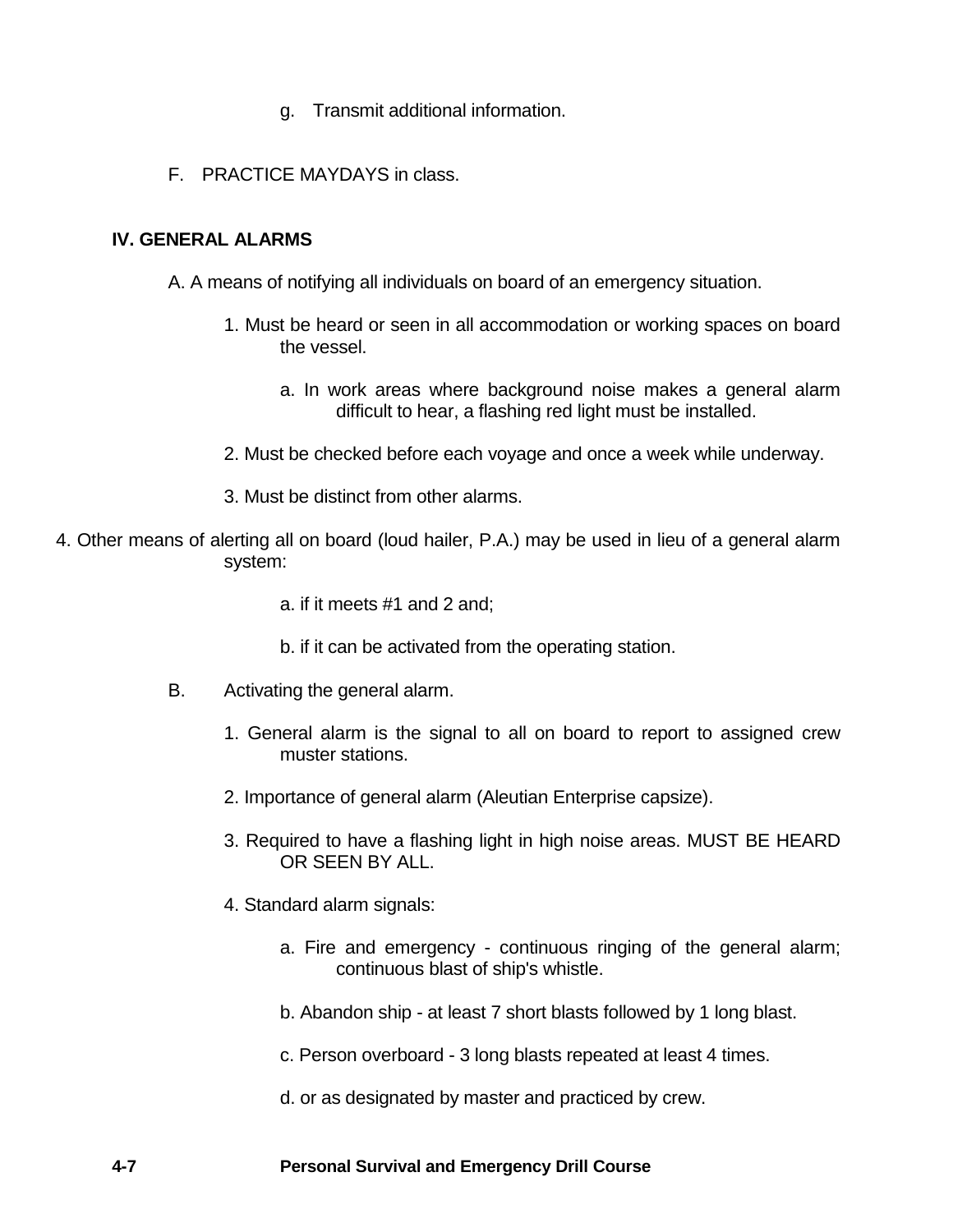- C. Reporting inoperative alarms
	- 1. Inoperative alarms must be immediately reported to the vessel owner or operator.

# **V. EMERGENCY POSITION INDICATING RADIO BEACONS (EPIRB)**

- A. All commercial fishing vessels operating beyond 3 miles (unless they do not have a galley and sleeping facilities) are required to carry a 406 MHz Category 1 EPIRB.
- B. Function of the EPIRB is to communicate distress and your position accurately and quickly to SAR resources.
- C. Broadcasts signal to an international public satellite system.
- C. Features of Category 1, 406 EPIRBS:
	- 1. Broadcasts on 406 and 121.5 MHz.
		- a. The 406 MHz signal is picked up by passing satellites and downloaded to earth stations to initiate a rescue.
		- b. 121.5 MHz signal is only a homing signal which is only picked when SAR is close within a few miles.
		- c. Category 1 EPIRBS are self-activating and deploy automatically.
	- 3. Signal identifies boat and owner (if registration information sent to NOAA.)
	- 4. EPIRBs are now common with built-in GPS location accuracy and are called "GPIRBs".
	- 5. Every EPIRB should have GPS capacity to save rescue time.
	- 6. Category 1 transmits for 48 hours continuously even in cold climates.
- D. Features of Category 2 EPIRBs
	- 1. They also float but are not designed to automatically deploy.
	- 2. Work on the same 406 and 121.5 MHz satellite systems.
- E. Personal Locator Beacons (PLB) features
	- 1. Are pocket sized.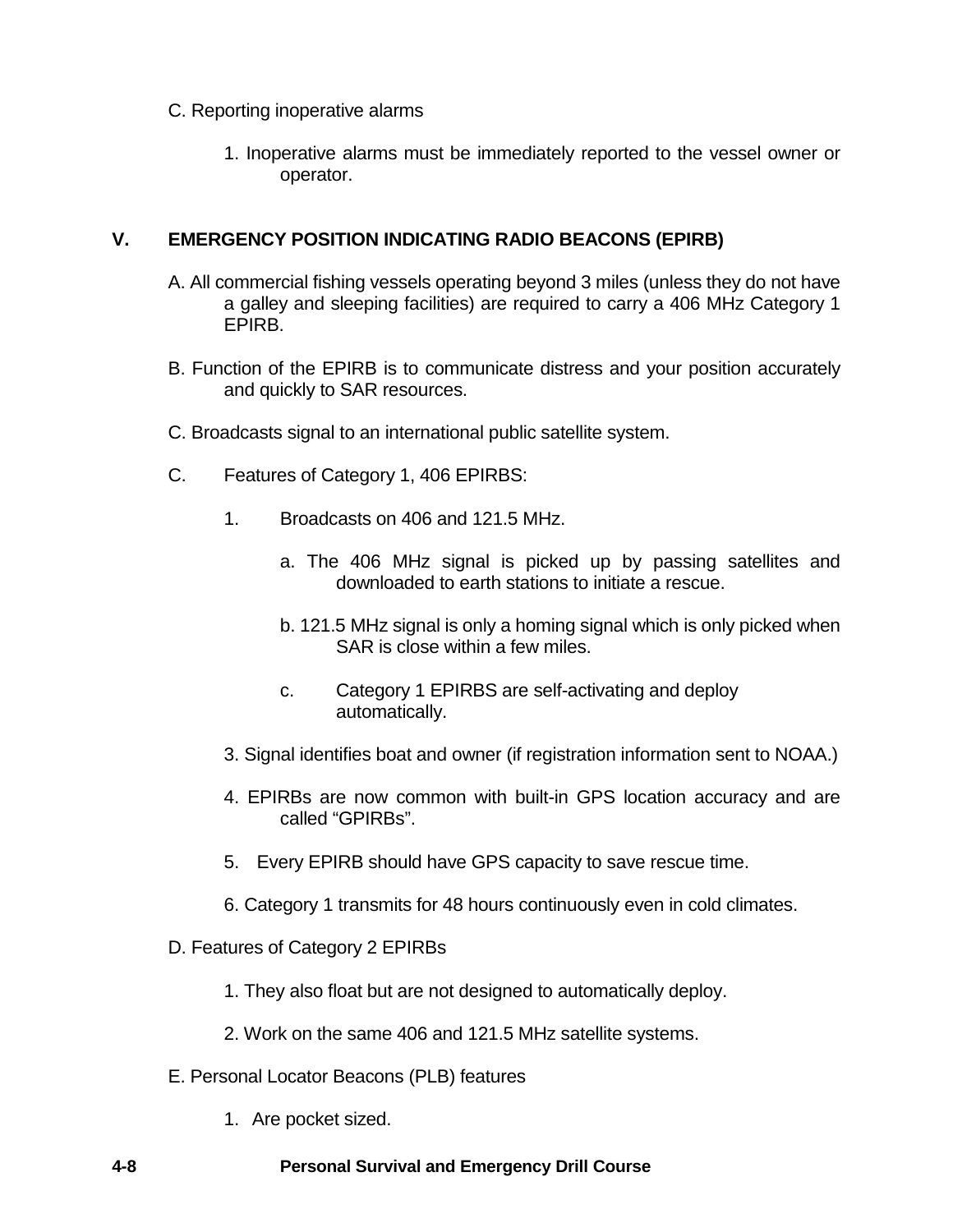- 2. Work off same 406 and 121.5 MHz frequency and satellite systems.
- 3. Some brands may not float.
- 4. Do not meet USCG carriage requirements.
- 5. Operate for 24 hours or less.
- F. Private Electronic Emergency reporting systems
	- 1. Do not meet USCG carriage requirements
	- 2. Do not work off the 406 MHz system.
	- 3. Do not float or automatically activate.
	- 4. Do not work well in extreme northern or southern latitudes.
	- 5. Provide other features such a text, pre-determined messages, map tracking and much more.
	- 6. Are not linked directly into public international SAR.
	- 7. Have useful features but should not replace 406 system.
- E. Using the Category 1 and 2, 406 EPIRB:
	- 1. Install properly.
	- 2. Test monthly, following manufacturers' instructions. (99.5 FM tests only 121.5 signal)
	- 3. Once turned on, leave it on, if used in an emergency.
	- 4. Keep with you when leaving the vessel.
	- 5. Keep antennae vertical.
	- 6. Do not allow antennae to touch solid objects this causes grounding.
	- 7. Include EPIRB use in station bill assignments.
	- 8. The beacon is designed to operate best while floating in water. Hand held operation should be avoided when possible. Do attach beacon to raft or person after deployment.

## F. Maintenance

1. Send in your EPIRB registration card.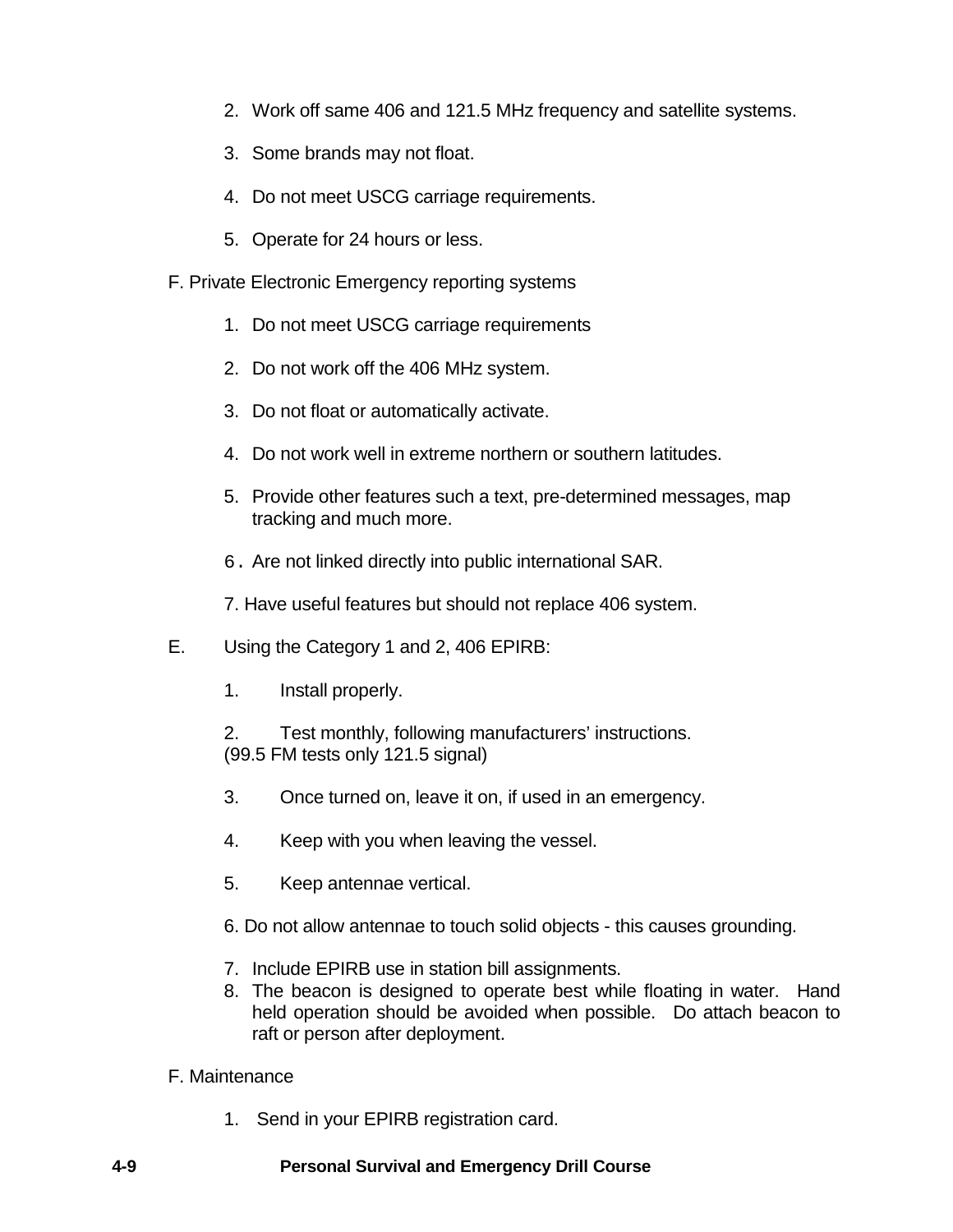- 2. Mount correctly; place in "arm" position.
- 3. Avoid overhangs and obstructions; mount in float free location.
- 4. Test once a month and log the test. Check antenna for tightness and cracks, check bracket and beacon for deterioration and or residue build up.
- 5. Check during and after rough passages.
- 6. Instruct all crew in operations; include in orientation.
- 7. Replace hydrostatic release every two years or according to manufacturer's specifications.

8. Replace battery every 5 years or according to manufacturer's specifications.

9. Confirm registration every 2 years and place new proof of registration decal on EPIRB.

10. Be sure in confirming registration that the alpha-numeric numbers on the EPIRB are the same as on the registration. Errors have been made that delayed rescue and resulted in fatalities. Confirm the NOAA registration decal alphanumeric number with the EPIRB Unites UIN.

11. Make sure that a person is tasked with getting the EPIRB in an emergency on their emergency assignment.

12. Be sure to transfer the EPIRB registration to new owner if it is sold with the vessel.

13. Make sure the Category 1 EPIRB is installed in the canister correctly, facing correct side.

G. Demonstrate and TEST EPIRBS IN CLASS with working or dummy EPIRB. Test may be done on operational EPIRB without alerting SAR.

## **VI. PYROTECHNICS (Flares)**

.

- A. Approval types.
	- 1. SOLAS- Saving of Life at Sea.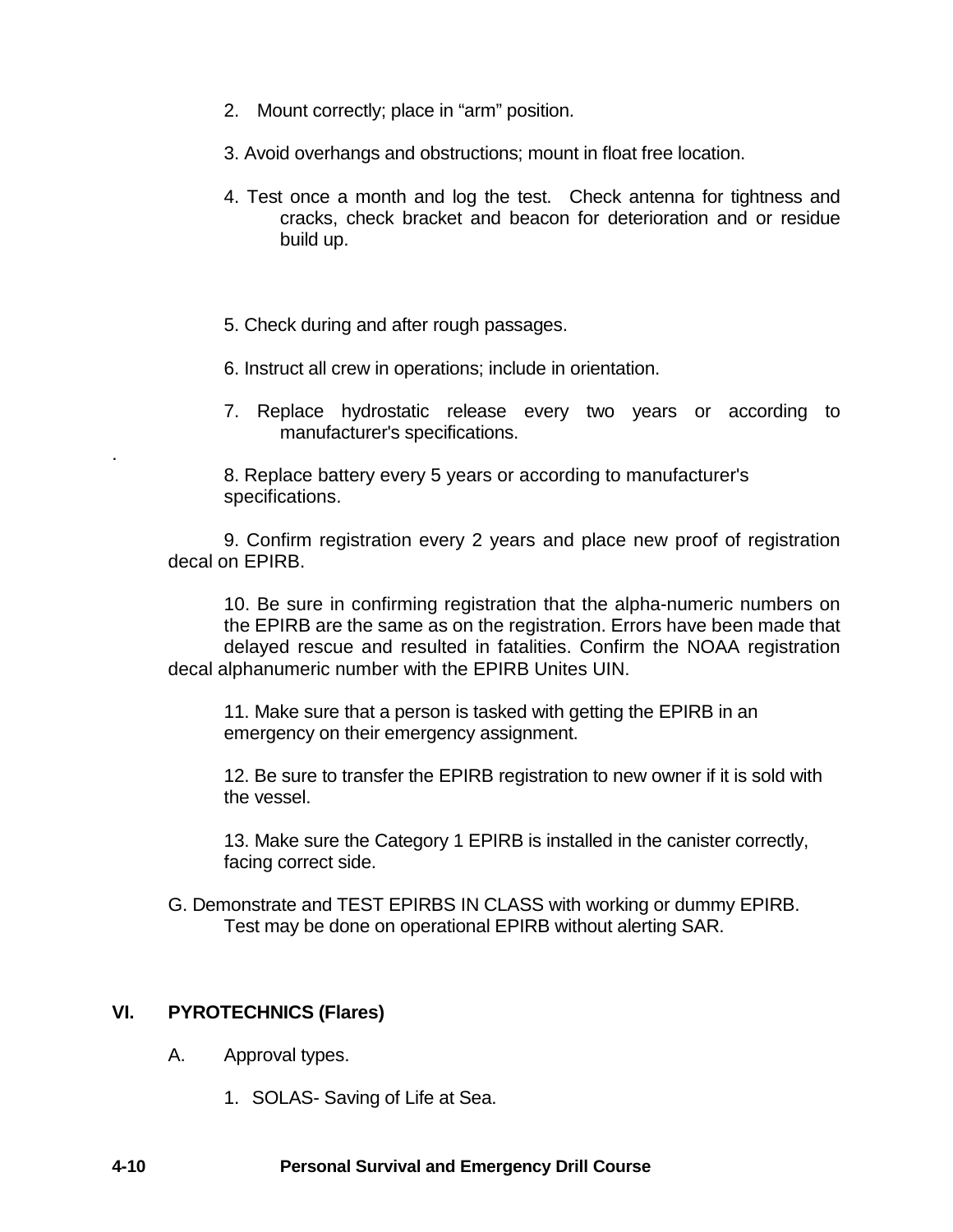- a. International standard for vessels operating further from shore
- c. Higher quality, brightness and range.
- 2. If only USCG approved:
	- a. Usually meet requirements only for near shore vessels.
	- b. Lesser quality, brightness and range.
- B. Types- Only red color signals emergency.
	- 1. Meteors:
		- a. Best at night.
		- b. Up to 100 foot height.
		- d. Fast burn time; less than 10 seconds.
		- d. Meets only coastal requirements.
	- 2. Parachute flares:
		- a. Best at night.
		- b. 45-60 second burn time.
		- c. Up to 1000 ft. height.

#### 3. Hand-held flares:

- a. Longer burn time, 1-2 minutes.
- b. Best at night.
- 4. Smoke:
	- a. Best in daytime.
		- b. Most effective in little/no wind.
		- c. Effective 2 to 5 minutes.
- 5. Dye:
- a. Best in daytime.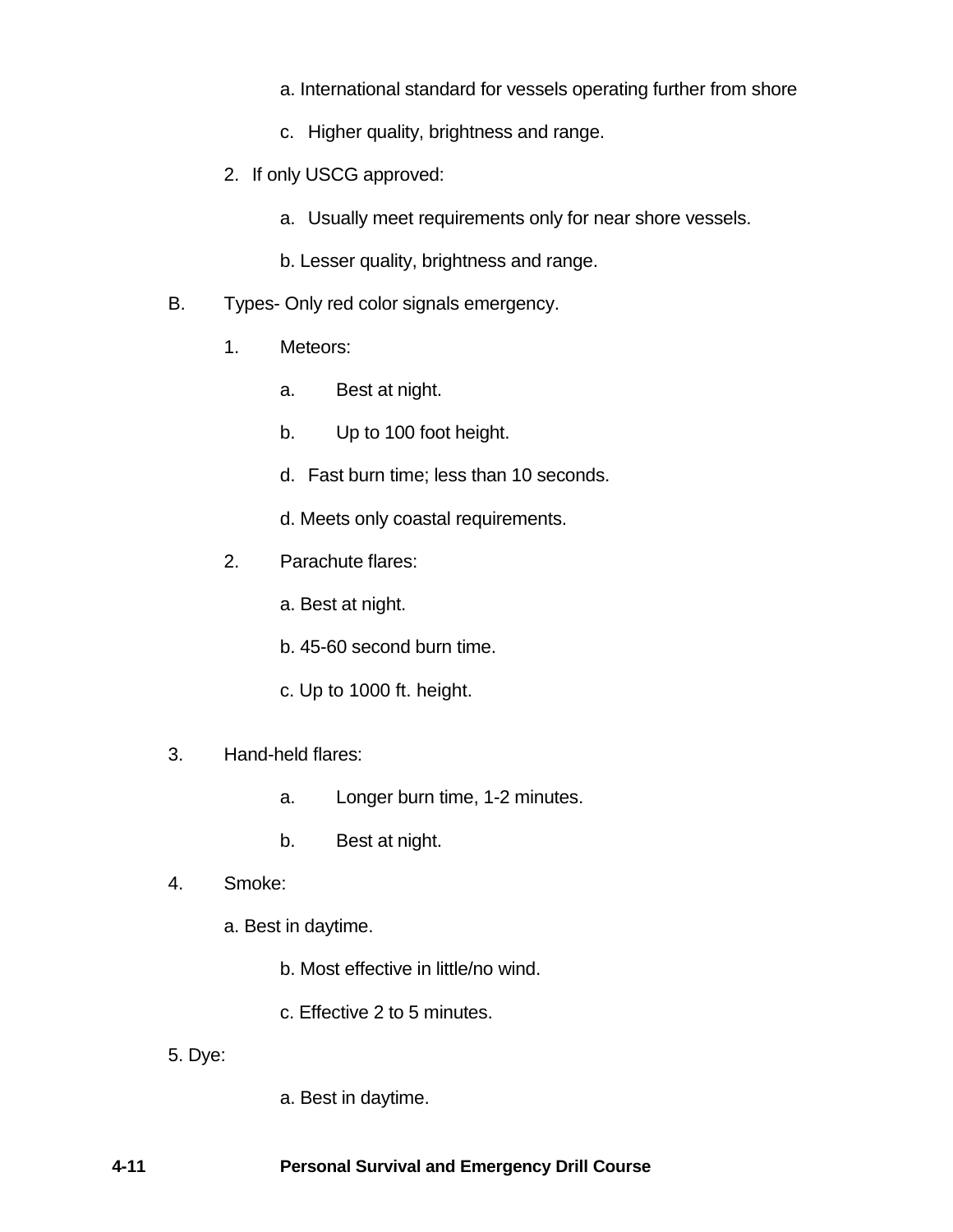- b. Most effective in calm seas.
- c. Not required for fishing vessels.
- B. Safety
	- 1. Treat like a firearm.
	- 2. Read instructions BEFORE you need in an emergency.
	- 3. Hand-helds:
		- a. Can produce hot, dripping slag.
		- b. Use gloves if possible.
	- 4. Meteors and Parachute flares:
		- a. Wind to your back or side.
		- b. Hold at an angle 60 80 degrees from horizon, above head.
		- c, Prepare for "kickback" when using parachute flare.
	- 5. Know how to use beforehand.
		- a. Find out what's packed in your raft.
		- b. Purchase the same pyrotechnics for use on board.
	- 6. Turn face away before firing.
	- 7. Do not fire at aircraft.
- C. Other Factors:
	- 1. Keep flares in current date.
	- 2. Fire most visible flare first, conserve others.
	- 3. Use others when rescuers are in sight.
	- 4. Fire well in front of aircraft or vessel.

5. On uninspected fishing vessels, outdated flares can be kept in a secondary not as obvious location, for spares.

6. Assign flares to specific person in emergency assignments.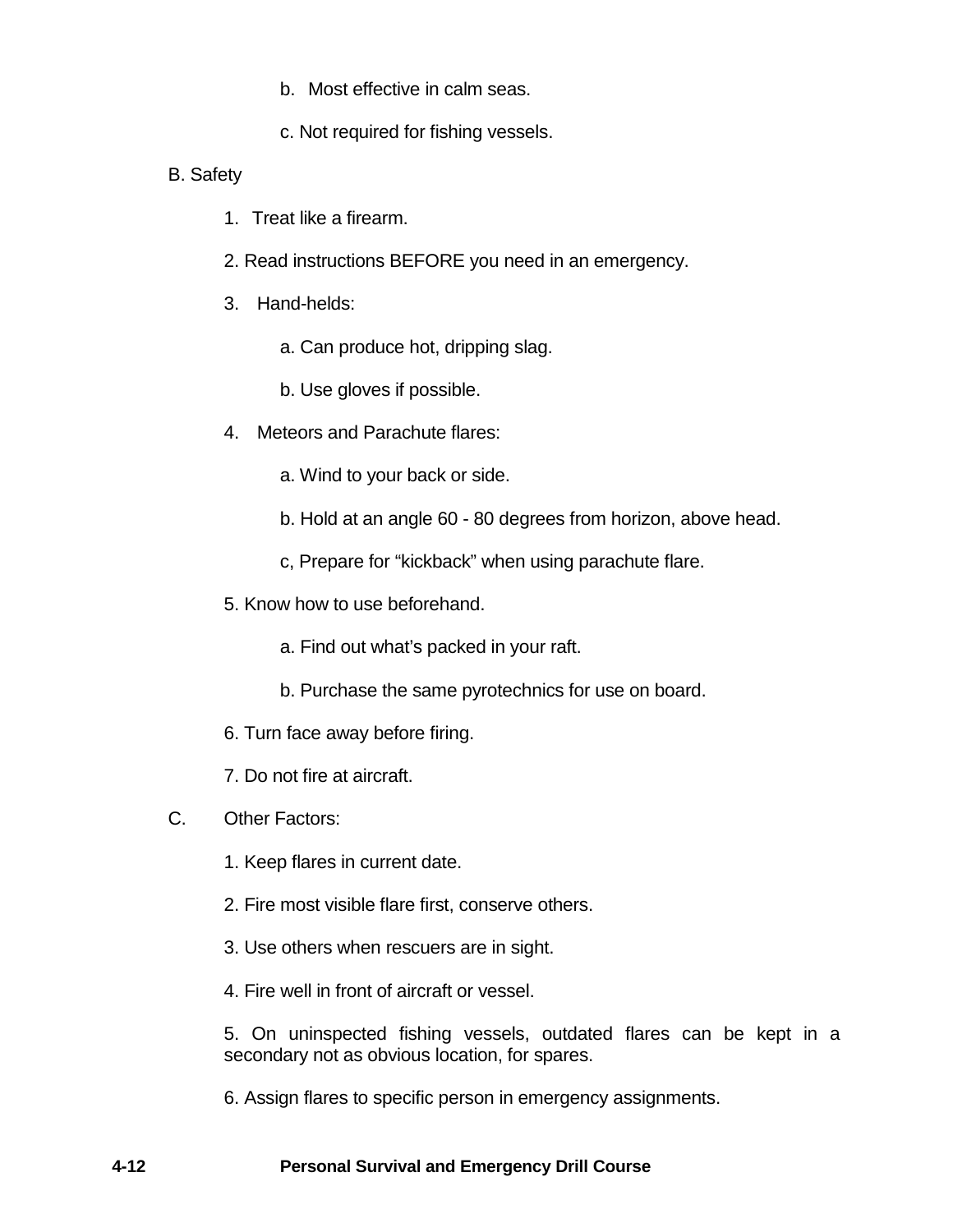# **VII. OTHER SIGNALS**

- A. Whistles 3 to 5 times louder than the human voice.
- B. Strobe and other lights:
	- 1. Strobe and "steady" lights
		- a. Update batteries.
		- b. Check bulb regularly.
	- 2. Chemical light sticks:
		- a. Dim in cold water.
		- b. Green and blue light sticks cannot be seen by night vision goggles.
- C. Reflective Tape
	- 1. Replace if yellowed.
	- 2. Replace if torn/damaged.
- D. Mirrors
	- 1. Visible up to 50 miles by aircraft on a clear day.
	- 2. Still useful if overcast, even at night if used with strobe.
- E. Handheld VHF radio
	- 1. Place in waterproof bag.
	- 2. Waterproof radio may be packed with your liferaft.
	- 3. Consider waterproof, floating VHF handheld with DSC.
- F. Electronic flares
	- 1. Waterproof and floats.
	- 2. Lite can be steady stream or pulse.
	- 3. Lasts about 12 hours.
	- 4. Not USCG approved for commercial fishing vessels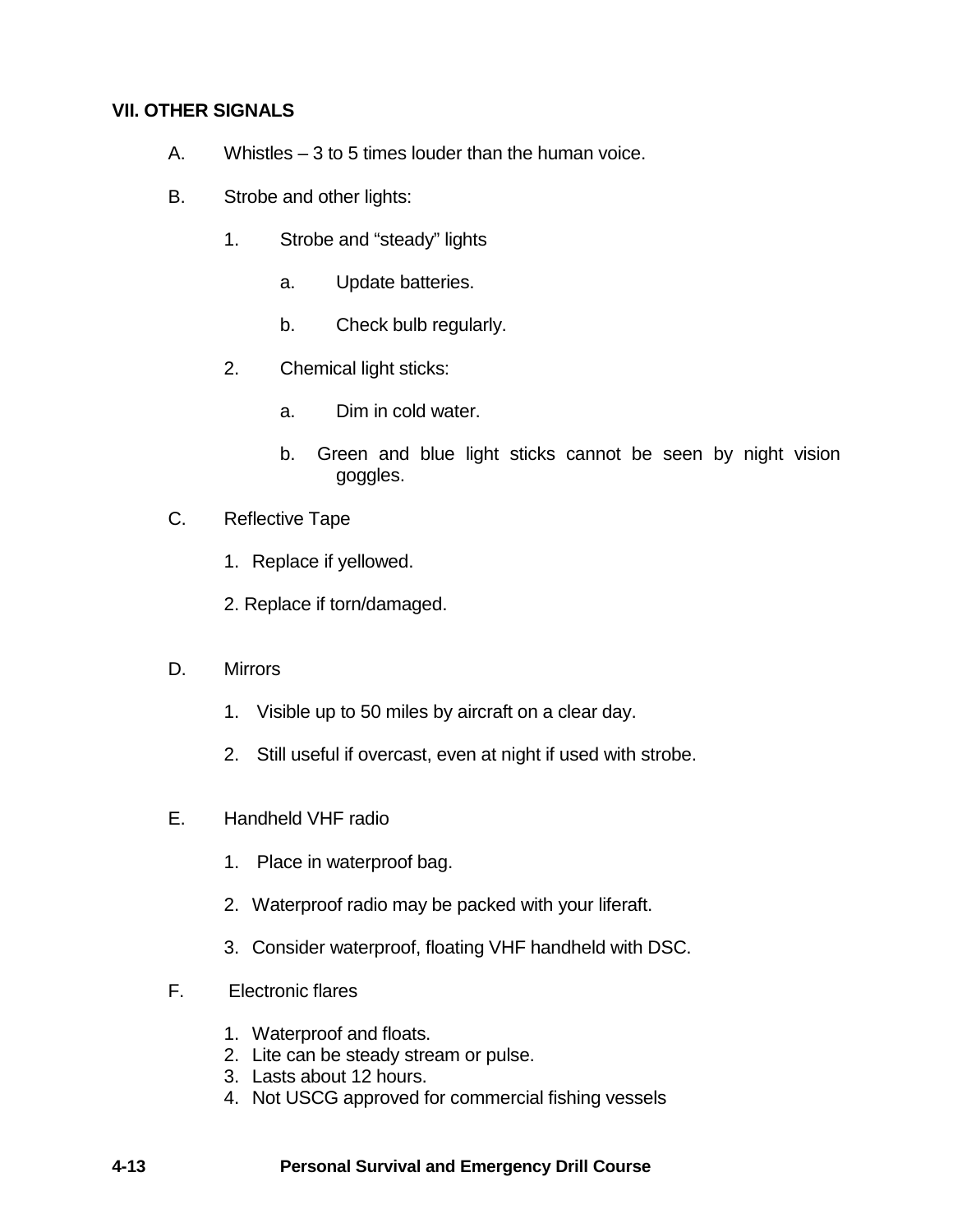## **VIII. GENERAL SIGNAL TYPES**

- A. Passive signals work without you.
	- 1. EPIRBS, lights, wreckage.
	- 2. Use continuously.
- B. Active signals only work with you.
	- 1. Flares, whistles, mirrors.

Generally use only when rescuers are in sight.

2. Radios

# **IX. GENERAL RULES FOR SIGNAL USE**

- A. Stay alert; maintain watches.
- B. Always have active signals on hand and ready.
- C. Protect from accidental loss
- D. Emergency signals often used in sets of three; attracts more attention.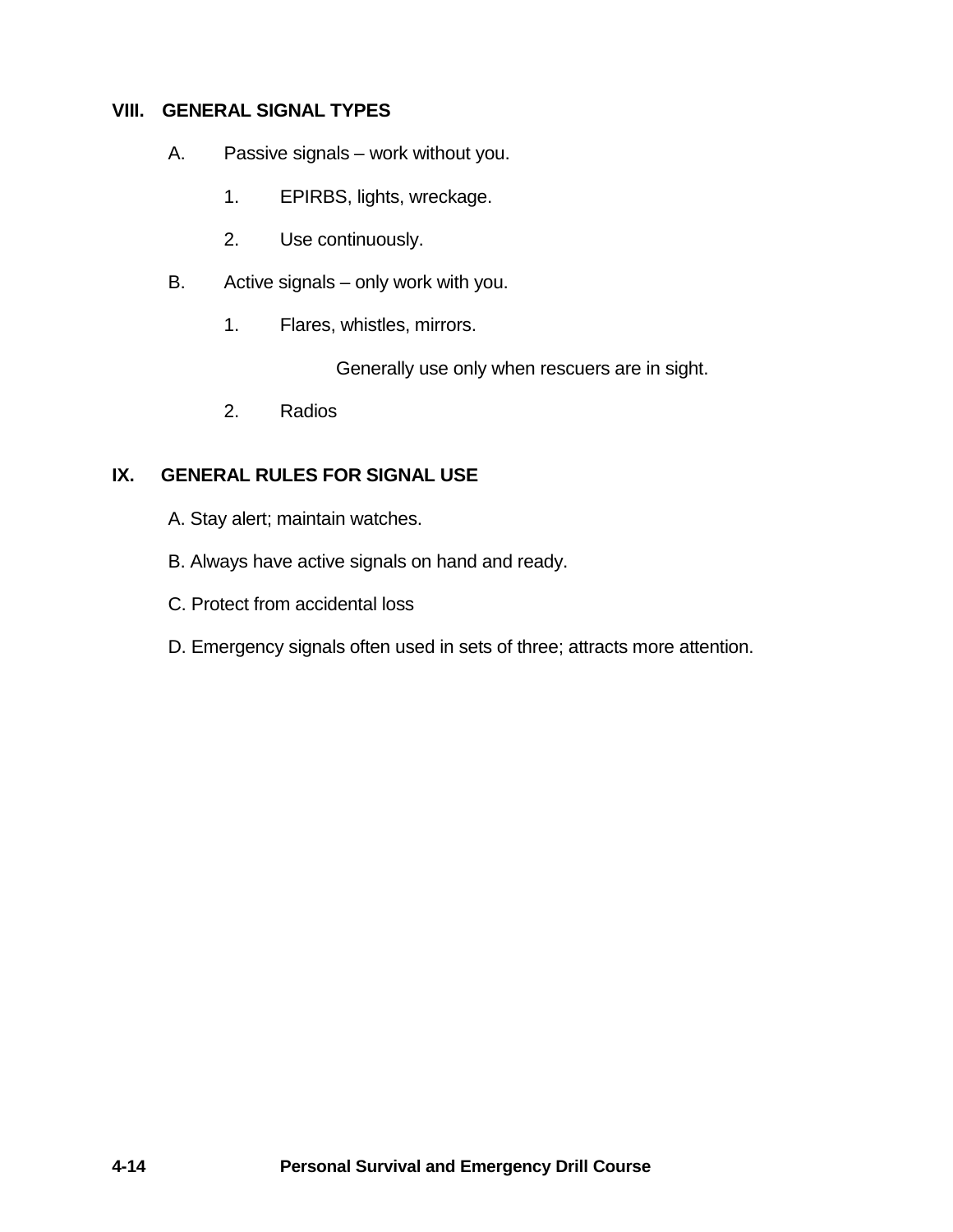# **X. SUMMARY**

- A. Elements of a signal:
	- 1. Attract attention.
	- 2. Send a message.
- B. MAYDAY distress call must include:
	- 1. Vessel name/call sign
	- 2. Location
	- 3. Nature of distress
	- 4. Number POB
	- 5. Vessel description
- C. General alarm:
	- 1. Needs to be heard or seen in all spaces
	- 2. Must be checked before each voyage and once a week.
	- 3. Inoperative alarms must be reported to the vessel operator or owner.
- D. EPIRBS
	- 1. Must be installed properly.
	- 2. Must be tested monthly and logged.
	- 3. Should be included in drills.
	- 4. Send in your 406 registration card!
- E. Pyrotechnics
	- 1. Handle like a firearm.
	- 2. Become familiar with what you have on board.
	- 3. Use when rescuers in sight.
	- F. You can't be rescued if no one can see or understand you.

## **4-15 Personal Survival and Emergency Drill Course**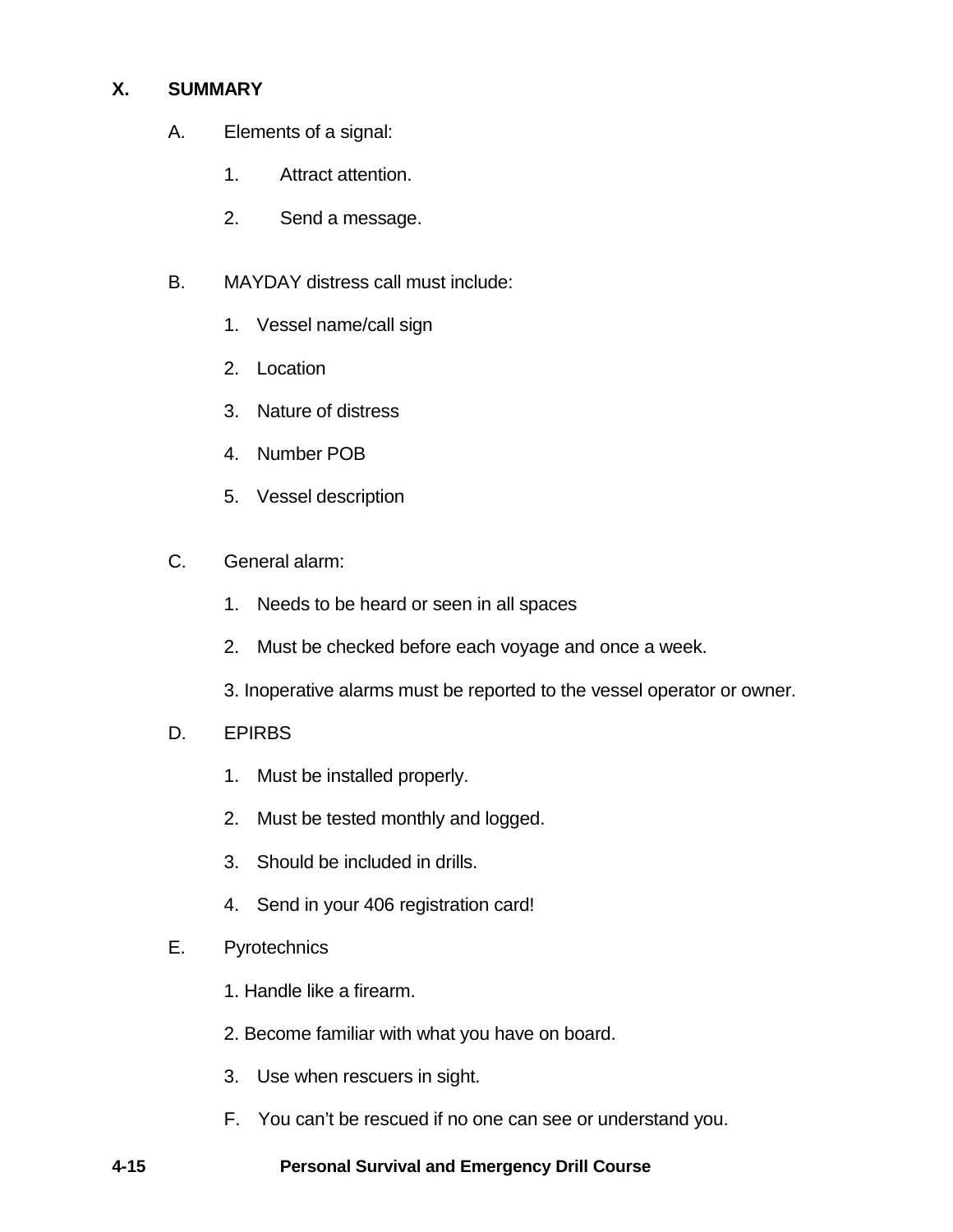- G. Emergency instructions must include procedures for making distress calls.
	- 1. Assignments must be made in the station bill.
	- 2. Should be practiced during drills.

## **REVIEW QUESTIONS:**

1. List two elements of an effective signal.

ANS: Attract attention, send a message.

2. List three advantages of the 406 EPIRB system.

ANS:Signal identifies owner and vessel; faster response; more accurate location.

- 3. State precautions used when firing flares.
	- ANS:Know how to use before emergency; read the directions; wind to back or side; protect self from dripping slag; turn face away when firing; do not fire at aircraft.
- 4. Describe the standard alarm signal for fire and emergency, person overboard, and abandon ship.
	- ANS:Fire and emergency: continuous ringing of the general alarm or continuous blast of the ships whistle; POB: 3 long blasts repeated four times; abandon ship: 7 short blasts followed by one long, or other signals as determined by master and practiced by crew.
- 5. All commercial fishing vessels are required to carry day and night visual distress signals. True or false?

ANS:True.

6. Using the flow chart in appendix on EPIRB requirements state what type is required for your vessel.

## **SKILLS CHECK:**

1.Check off for issuing MAYDAY call can be done during class practice or during practice drills.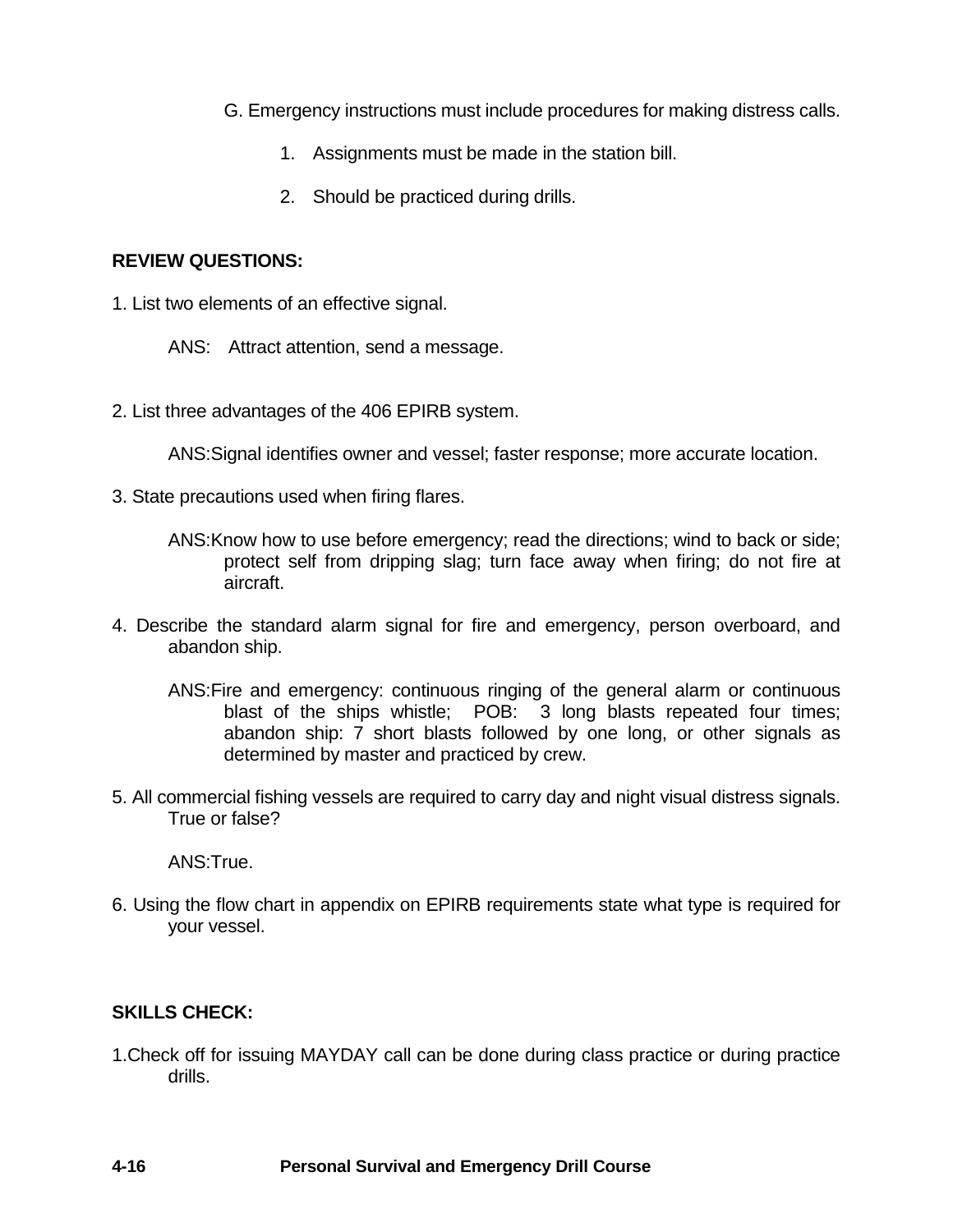- 2. EPIRB testing, arming and battery replacement. Check off can be done during a class practice session.
- 3. Identify standard alarm signals for fire, emergency, person over board and abandon ship.
- 4. Use of a signaling device can include a pyrotechnics session if time, expertise and resources allow. DO NOT attempt a hands-on pyrotechnics session unless you can adhere to all safety precautions and are comfortable with the devices being used. Due to safety concerns, this should NOT be a required skill for certification. Remember signaling devices include mirrors, lights and smokes; these are readily available and more safely practiced under minimal supervision.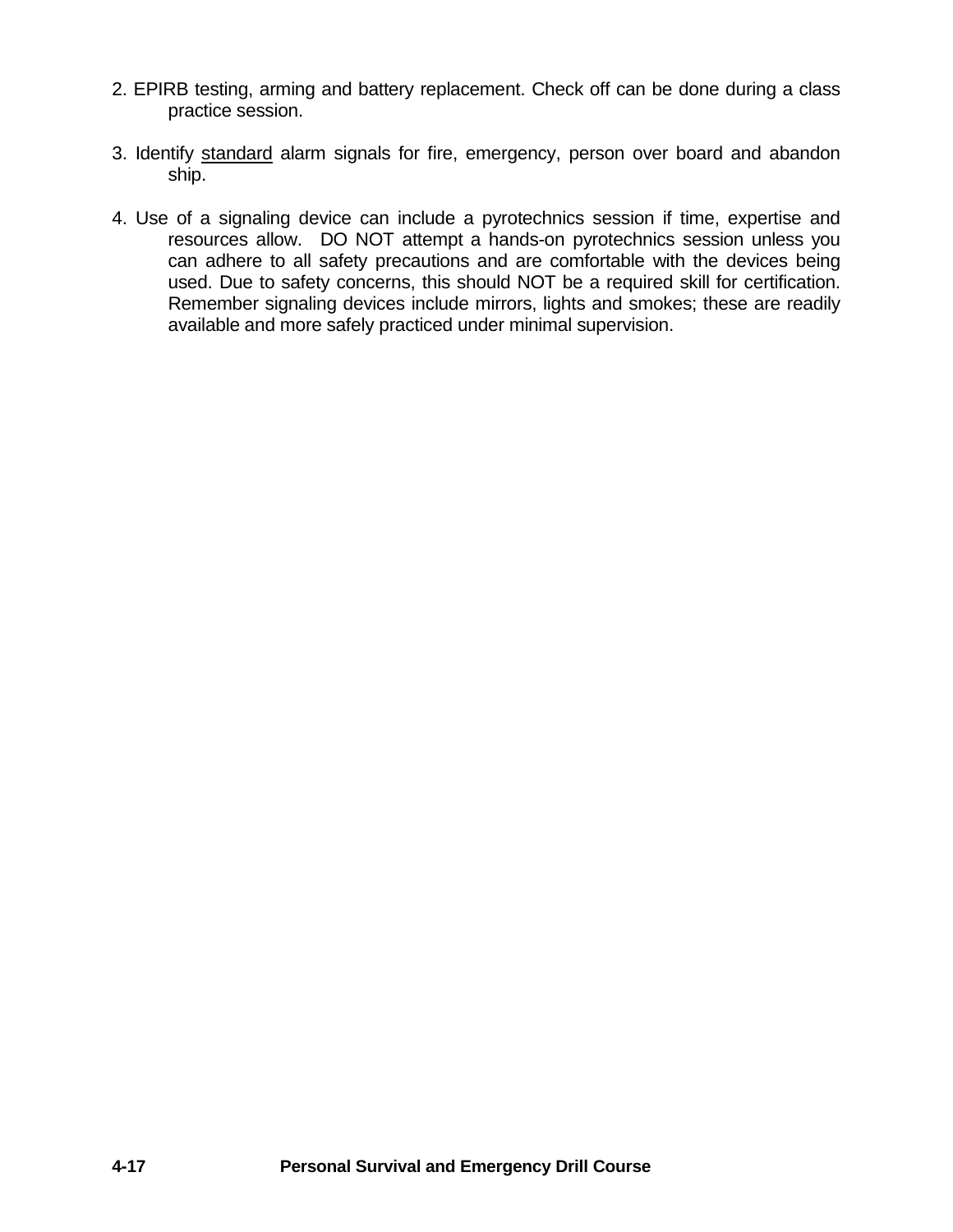## **GUIDELINES FOR PYROTECHNICS DEMONSTRATION**

Pyrotechnic demonstrations must be well organized and closely supervised. Set up the procedures for your site following these guidelines and be sure participants understand them. If, at any time, changing circumstances compromise the safety of participants, (changing weather, traffic patterns, etc.) cancel the demonstration. Flare demonstrations are effective but they are also one of the more high risk activities you can conduct.

Select a demonstration site away from hazards (1500 feet vertically and horizontally) and over water, if possible. Pay special attention to vessel traffic, aircraft, fuel tanks, and woods in the area. Plan ahead!

Notify FAA, USCG, SAR organizations, police and fire departments as appropriate. Notify nearby businesses and/or agencies. Give a *Securite* broadcast on VHF radio, channel 16 immediately before and after demonstrations.

Flare demonstrations done during daylight are still effective and allow students to read instructions more clearly.

Survey current weather conditions at the demonstration site. Beware of higher altitude winds which may be different from winds at ground level in force and direction. If the weather poses safety hazards during the demonstration, CANCEL IT!

Be sure to bring:

**Flashlight** 

Flares, carried in metal box

Extra metal box for used flares

First aid kit with burn care supplies

Leather gloves and safety goggles for students

Metal bucket with water for "duds"

Fire extinguisher to extinguish unintentional fires.

Advise students beforehand:

NO SMOKING

Wear old clothes; avoid synthetics like polypropylene, that melt on skin if ignited.

Advise of potential hazards

Children under 18 years should NOT be allowed to handle flares.